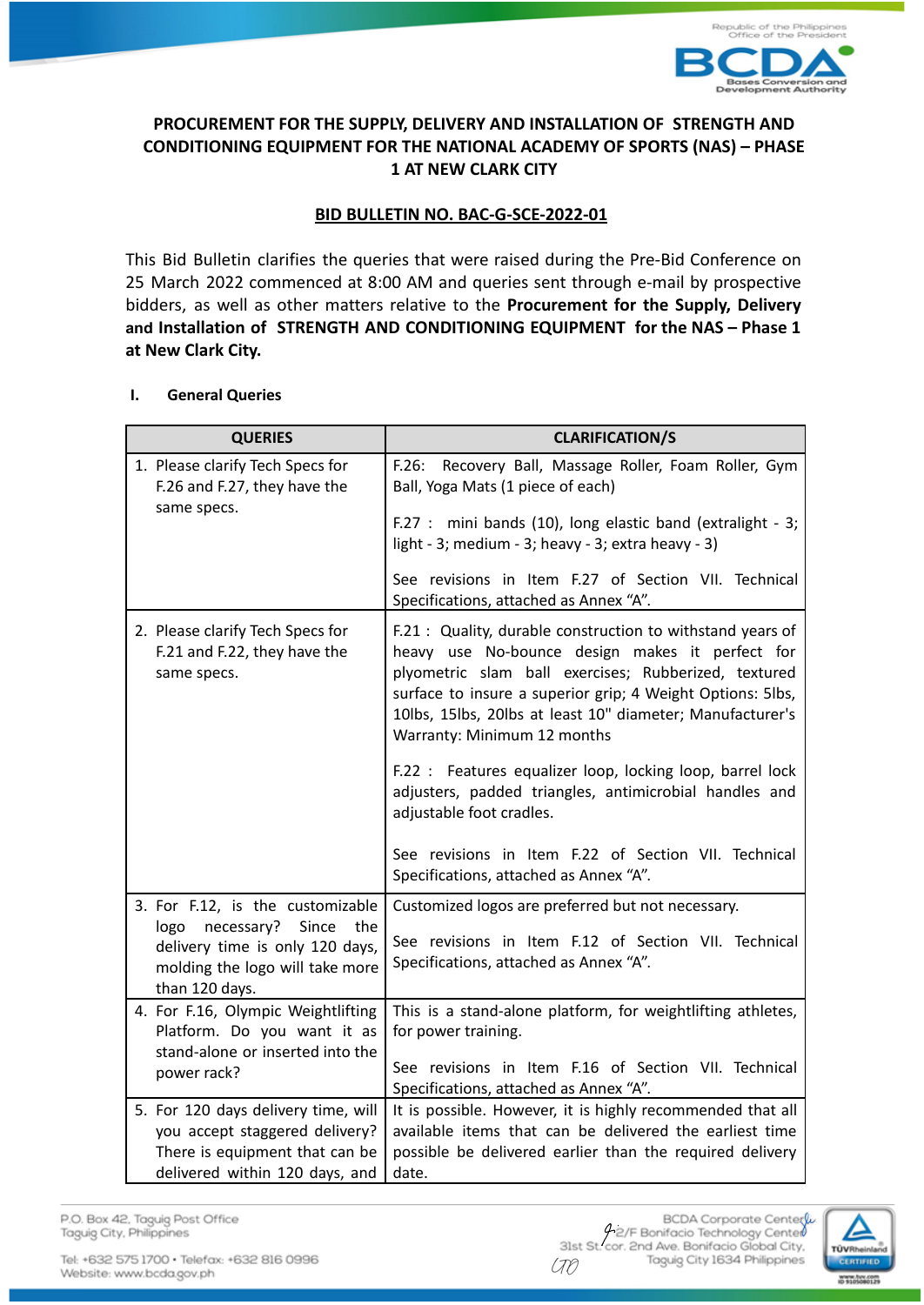

| there is equipment that takes                                    |                                                          |                                                                                                                  |  |
|------------------------------------------------------------------|----------------------------------------------------------|------------------------------------------------------------------------------------------------------------------|--|
| more than 120 days to be                                         |                                                          | The corrected Section VI. The Schedule of Requirements is                                                        |  |
| delivered.                                                       | attached as Annex "B".                                   |                                                                                                                  |  |
| 6. For F.7, Air Powered Functional<br>Trainer. This item needs a | Bidders are allowed to offer their technology whether it |                                                                                                                  |  |
| compressor. Should we just add                                   |                                                          | uses a compressor system or not, for as long as the item<br>supplied will be a fully functional and operable Air |  |
| since it is not included in the                                  |                                                          | Powered Functional Trainer and following all the technical                                                       |  |
| specs?                                                           |                                                          | specifications attached as Annex "A".                                                                            |  |
| 7. For F.1, for the Rollers. The                                 |                                                          | Yes, 3-inch rollers are acceptable as 2.5-inch is the                                                            |  |
| technical specification shows at                                 |                                                          | minimum. The technical specifications state that it is                                                           |  |
| least 2.5 inch. This is only for                                 |                                                          | required to be a commercial use treadmill.                                                                       |  |
| semi-commercial use. Can you                                     |                                                          |                                                                                                                  |  |
| consider it to be 3 inches for it                                |                                                          |                                                                                                                  |  |
| to be for commercial use?                                        |                                                          |                                                                                                                  |  |
| 8. For F.3, the usual number of                                  |                                                          | Yes.                                                                                                             |  |
| transport wheels is 2. Can you                                   |                                                          |                                                                                                                  |  |
| consider 2 instead of 3?                                         |                                                          | See revisions in Item F.3 of Section VII. Technical                                                              |  |
|                                                                  |                                                          | Specifications, attached as Annex "A".                                                                           |  |
| 9. Please clarify Tech Specs for<br>F.24 and F.25, they have the |                                                          | F.24 : Materials: Hard foam; Length: 20in; Width 24.6in;                                                         |  |
|                                                                  |                                                          | Height 30in                                                                                                      |  |
| same specs.                                                      |                                                          | F.25 : Mini Hurdles (at least 5 pcs.), Cones (at least 20                                                        |  |
|                                                                  |                                                          | pcs.), Ladder (at least 8 squares)                                                                               |  |
|                                                                  |                                                          |                                                                                                                  |  |
|                                                                  |                                                          | See revisions in Item F.25 of Section VII. Technical                                                             |  |
|                                                                  |                                                          | Specifications, attached as Annex "A".                                                                           |  |
|                                                                  |                                                          |                                                                                                                  |  |
| 10. For the Eligibility Requirement,                             |                                                          | Yes, but the tax clearance validity date in the annex of the                                                     |  |
| will you accept the PhilGEPS                                     |                                                          | PhilGEPS Certificate must be valid on the day of the Bid                                                         |  |
| Certificate in case the renewed                                  |                                                          | Opening.                                                                                                         |  |
| Tax Clearance is not yet issued/                                 |                                                          |                                                                                                                  |  |
| available?                                                       |                                                          |                                                                                                                  |  |
| 11. We would like to clarify the                                 |                                                          |                                                                                                                  |  |
| following:<br>The dumbbell customized<br>a.                      | а.                                                       | Yes                                                                                                              |  |
| logo is no longer necessary.                                     |                                                          |                                                                                                                  |  |
| Weight for the bumper<br>b.                                      | b.                                                       | Yes, 2.5kg is a regular plate.                                                                                   |  |
| plates are 20kg; 15kg; 10kg;                                     |                                                          |                                                                                                                  |  |
| and 5kg only; the 2.5kg                                          |                                                          |                                                                                                                  |  |
| bumper plate is too small                                        |                                                          |                                                                                                                  |  |
| already. It is just a regular                                    |                                                          |                                                                                                                  |  |
| plate                                                            |                                                          |                                                                                                                  |  |
| <b>Olympic Weightlifting</b><br>c.                               | C.                                                       | Stand alone                                                                                                      |  |
| Platform is NOT inserted into                                    |                                                          |                                                                                                                  |  |
| the Power Rack; clarify if                                       |                                                          |                                                                                                                  |  |
| inserted or stand alone                                          |                                                          |                                                                                                                  |  |
| Weight Clarification for Slam<br>d.                              | d.                                                       | The slam balls are in pounds not kilograms.                                                                      |  |
| Balls = 5kg; 10kg; 15kg; 20kg                                    |                                                          |                                                                                                                  |  |
| ; NOT in lbs.<br>е.                                              | e.                                                       |                                                                                                                  |  |
| Awaiting specification on<br><b>Suspension Trainers</b>          |                                                          | Please refer to revised technical specifications attached<br>as Annex "A"                                        |  |